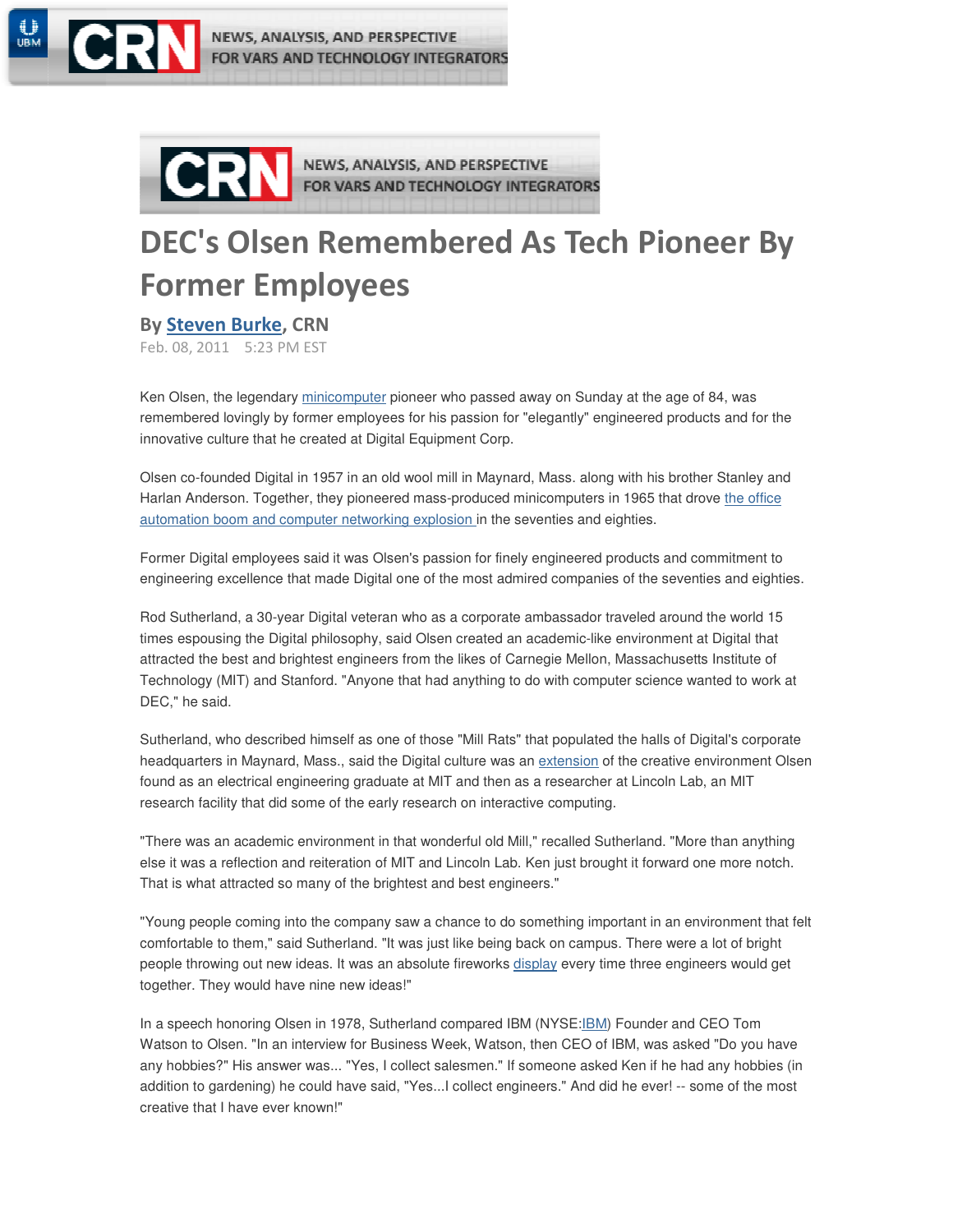Olsen's battle cry to his engineering team was to create "elegant simplicity" in all of Digital's products.

#### **Next: Olsen's Sense Of Humor**

#### **Page 2 of 3**

Gordon Bell, a Digital engineering legend who worked with Olsen on the early minicomputers, in an e-mail sent to colleagues recalled Olsen's sense of humor and disdain for the mass of cables that ran out of the backs of all computers. One Monday morning some 30 years ago Olsen left a poster on Bell's desk of a DecMate computer with ragged wires running out of the back of it with the cutline: "Marketing Or Engineering?"

"That illustrated Ken's sense of humor that most people never saw," wrote Bell in the e-mail. "This is something we shared, along with the concern about wanting to have beautiful computers and cabling. Unfortunately, I don't have the text on the back of the poster that listed 20 reasons for the messy cables e.g. engineering said marketing made me do it."

"Ken loved to work on the cabling and power supply problems for the DEC computers, a problem he and most every other company has never solved," wrote Bell. "He delivered a lot of the crisply burned out supplies that customers sent him to my office. Cabling has only gotten worse. However, as a Ford Board member, he claimed that he was able to get them to a have beautiful engine compartment and cabling after he became a board member."

"Then there's the story of him wanting to redesign the famous, large, Yellow Ethernet cable just as we were to announce it!," continued Bell. "I tend to remember all the humor and moments of irony that we shared while building computers at DEC."

Peter Koch, a 25-year Digital veteran, former Digital manufacturing plant manager and publisher of the Digital Alumni newsletter, recalled Olsen bringing his top executive team to the Westminster, Mass. manufacturing facility with all of the components of a Digital computer spread out on the floor so the executive team could put a Digital computer together. "He wanted them to see how elegant and relatively simple it was to put our products together so when the executives called on a customer they had knowledge of how the products were put together," he said. "He was an engineer's engineer."

Often, Koch recalled before a meeting Olsen could be found on the ground tinkering with computer wiring or cabling. "He was very much into the products," Koch said. "He was always walking around the lab working with engineers. He was a busy man as CEO but he always had time for the engineers and employees."

Koch recalls that Olsen would sometimes helicopter into the Westminster, Mass. manufacturing facility to meet with manufacturing technicians putting products together to make sure that there were no issues with the products.

#### **Next: Digital's Innovative Culture Still Inspires**

### **Page 3 of 3**

Koch says it was the innovative culture and creative environment that Olsen created at Digital that still inspires tens of thousands of former Digital employees.